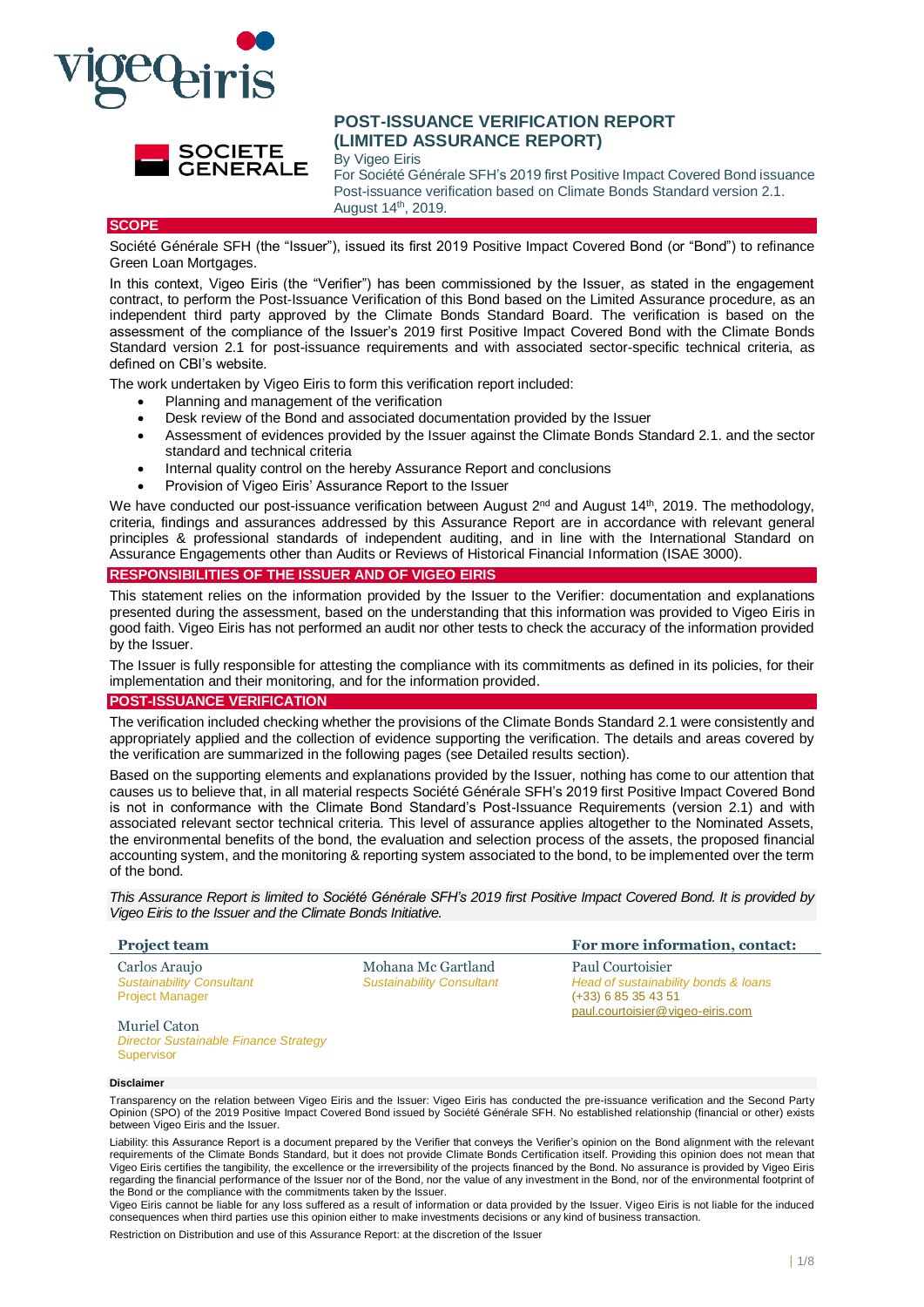

#### **DETAILED RESULTS**

The evidence, information and explanations supporting the Bond issuance provided by Société Générale SFH to Vigeo Eiris were both historical (for assets evaluation and selection process, Nominated Assets), hypothetical or ex-ante estimated (for the expected environmental benefits, the time for proceeds allocation) and ex-post (for some reported indicators).

Summary criteria for assertions of compliance with the post-issuance requirements of Climate Bonds Standard version 2.1

Vigeo Eiris has assessed the Issuer's 2019 Positive Impact Covered Bond against requirements that apply to all Certified Climate Bonds after the issuance of the Bond, as set out within the Climate Bonds Standard version 2.1:

- Part A: Requirements that shall be met to be eligible for post-issuance certification.
- Part B: Requirements that shall be met based on the projects & assets associated with the Bond and the specified eligibility criteria.
	- o *Climate Bonds Initiative Low Carbon Buildings Standard (Version 1.0)*
- Part C: Requirements that shall be met to be eligible for post-issuance certification and that are used selectively, depending on the type of Bond in question.
	- Use of Proceeds Bond

#### Part A: General Requirements

#### **Clause 4. Nominated Assets**

• 4.1. The Issuer shall maintain a decision-making process which it uses to determine the continuing eligibility of the Nominated Projects & Assets

The decision-making process used to determine the continuing eligibility of the Nominated Projects & Assets has been documented and made publicly available in Société Générale SFH's methodology for assets selection and impact measurement and in its Positive Impact Covered Bond Framework.

o 4.1.1. a statement on the environmental objectives of the bond

The Issuer's environmental objectives have been defined in the Positive Impact Covered Bond Framework, at portfolio level (Eligible Loans):

- GHG emissions avoidance (estimated at 15,926 tCO2eq per year).
- Energy savings (estimated at 90,695 MWh per year).
- o 4.1.2. a process to determine whether the Nominated Projects & Assets meet the eligibility requirements specified in Part B of the Climate Bonds Standard

The evaluation and selection of Eligible Loans is based on relevant internal and external expertise with well-defined roles and responsibilities. A Positive Impact Covered Bond Committee is in place, involving several departments in the process, which relies on specific eligibility and exclusionary criteria. In addition, a third-party was involved in the estimation of expected environmental benefits. Moreover, an annual verification is conducted to assess the continuing eligibility of Nominated Assets.

• 4.2. All Nominated Projects & Assets funded by the bond's proceeds shall meet the bond's documented objectives as stated under Clause 1.1, and shall be in conformance with the requirements of Part B of the Climate Bonds Standard.

All Nominated Assets funded by the Bond's proceeds meet the bond's documented objectives as stated under Clause 1.1 and are in conformance with the requirements of Part B of the Climate Bonds Standard as they fall in the 'Low Carbon Buildings' classification of the Climate Bonds Taxonomy. The Issuer reports that the general objective is to support climate change mitigation through the refinancing of green residential mortgages.

• 4.3. Nominated Projects & Assets shall not be nominated to other Certified Climate Bonds unless it is demonstrated by the Issuer that distinct portions of the Nominated Projects & Assets are being funded by different Certified Climate Bonds or that the existing Certified Climate Bond is being refinanced via another Certified Climate Bond.

The Issuer maintains its commitment that Nominated Assets will not be nominated to other Certified Climate Bonds.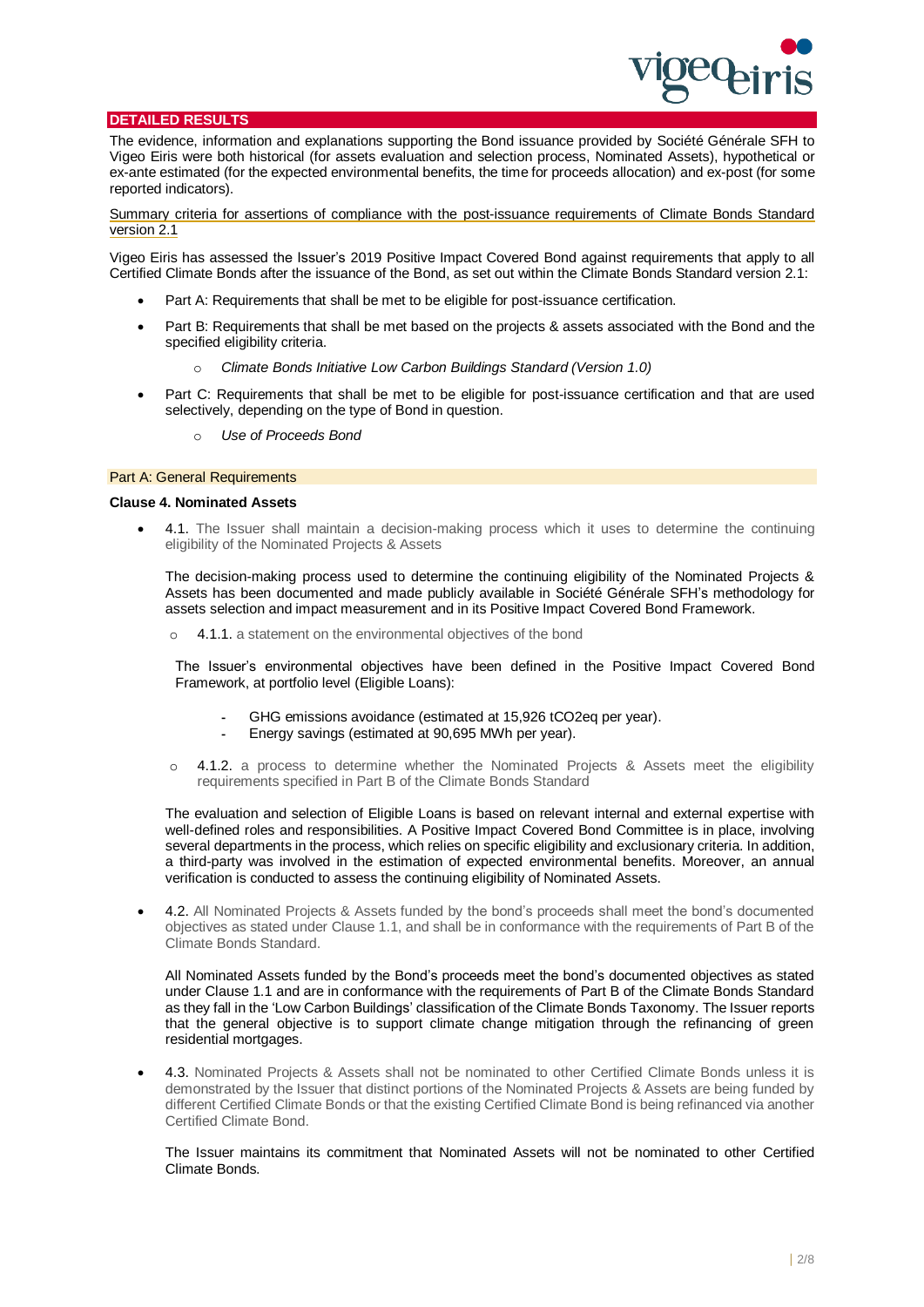

**Vigeo Eiris reviewed the above elements based on the information and documentation provided by the Issuer during the verification, and nothing has come to our attention that causes us to believe that, in all material respects, Société Générale SFH's 2019 first Positive Impact Covered Bond is not in conformance with the Climate Bonds Standard's Post-Issuance Requirements (version 2.1) stated in section 4 "Nominated Assets".**

#### **Clause 5. Use of Proceeds**

• 5.1. The Net Proceeds of the bond shall be allocated to the Nominated Projects & Assets

All the Net Proceeds have been allocated to refinance the Nominated Assets, namely Eligible green residential mortgages (single family dwelling and multifamily dwellings) located in Metropolitan France and belonging to the 15% low carbon buildings at national level.

• 5.2. The Issuer shall allocate funds to Nominated Projects & Assets within 24 months of issuance of the bond. Funds may be reallocated to other Nominated Projects & Assets at any time during the term of the bond

The Issuer allocated 100% of the Net Proceeds to the Nominated Assets at the settlement, within less than 24 months of issuance of the Bond.

• 5.3. Where a proportion of the Net Proceeds of the bond are used for refinancing, the Issuer shall provide an estimate of the share of the Net Proceeds used for financing and re-financing, and identify which Nominated Projects & Assets may be refinanced.

The Issuer states that the share of the Net Proceeds used for refinancing is 100%.

• 5.4. The Net Proceeds of the bond shall be tracked by the Issuer following a formal internal process as disclosed to the Verifier by the Issuer under Clause 2.1.

The Issuer states that the net proceeds were managed by SFH's team within Société Générale Group's Treasury. The proceeds were flagged and tracked into the internal Group Treasury IT system dedicated to Société Générale SFH, segregating all the assets refinanced.

• 5.5. The Net Proceeds of the bond shall be no greater than the total investment in the Nominated Projects & Assets or the total Fair Market Value of the Nominated Projects & Assets at the time of issuance

The Issuer reports that the Net Proceeds of the Bond (EUR 1,000m) are not greater than the total Eligible Loans within its portfolio at the time of the issuance, which amounts to EUR 2,987m of Eligible Loans. The Issuer has maintained an up-to-date internal monitoring mechanism to ensure that the net proceeds match the amount of Eligible Loans within its portfolio.

**Vigeo Eiris reviewed the above elements based on the information and documentation provided by the Issuer during the verification, and nothing has come to our attention that causes us to believe that, in all material respects, Société Générale SFH's 2019 first Positive Impact Covered Bond is not in conformance with the Climate Bonds Standard's Post-Issuance Requirements (version 2.1) stated in section 5 "Use of Proceeds".**

# **Clause 6. Non-Contamination of Proceeds**

• 6.1. The Net Proceeds of the bond shall be credited to a sub-account, moved to a sub-portfolio or otherwise identified by the Issuer in an appropriate manner, and documented.

The issuer reports that the Net Proceeds are tracked via Société Générale Group's internal Treasury IT system, dedicated to SG SFH segregating all the assets refinanced by SG SFH. The specific eligibility criteria are added to the existing SFH legal criteria in order to track the Eligible Loans to which the bond's proceeds have been allocated.

• 6.2. While the bond remains outstanding, the balance of the tracked proceeds shall be reduced by amounts matching eligible investments or loan disbursements made. Pending such investments or disbursements to Nominated Projects & Assets, the balance of unallocated proceeds shall be held in temporary investment instruments that are cash, or cash equivalent instruments, within a Treasury function; or held in temporary investment instruments that do not include greenhouse gas intensive projects which are inconsistent with the delivery of a low carbon and climate resilient economy; or applied to temporarily reduce indebtedness of a revolving nature before being redrawn for investments or disbursements to Nominated Projects & Assets.

As 100% of the Net Proceeds were allocated to refinancing purposes, there are no remaining unallocated proceeds outstanding. The issuer states that in case of divestment from a loan or removal of a loan from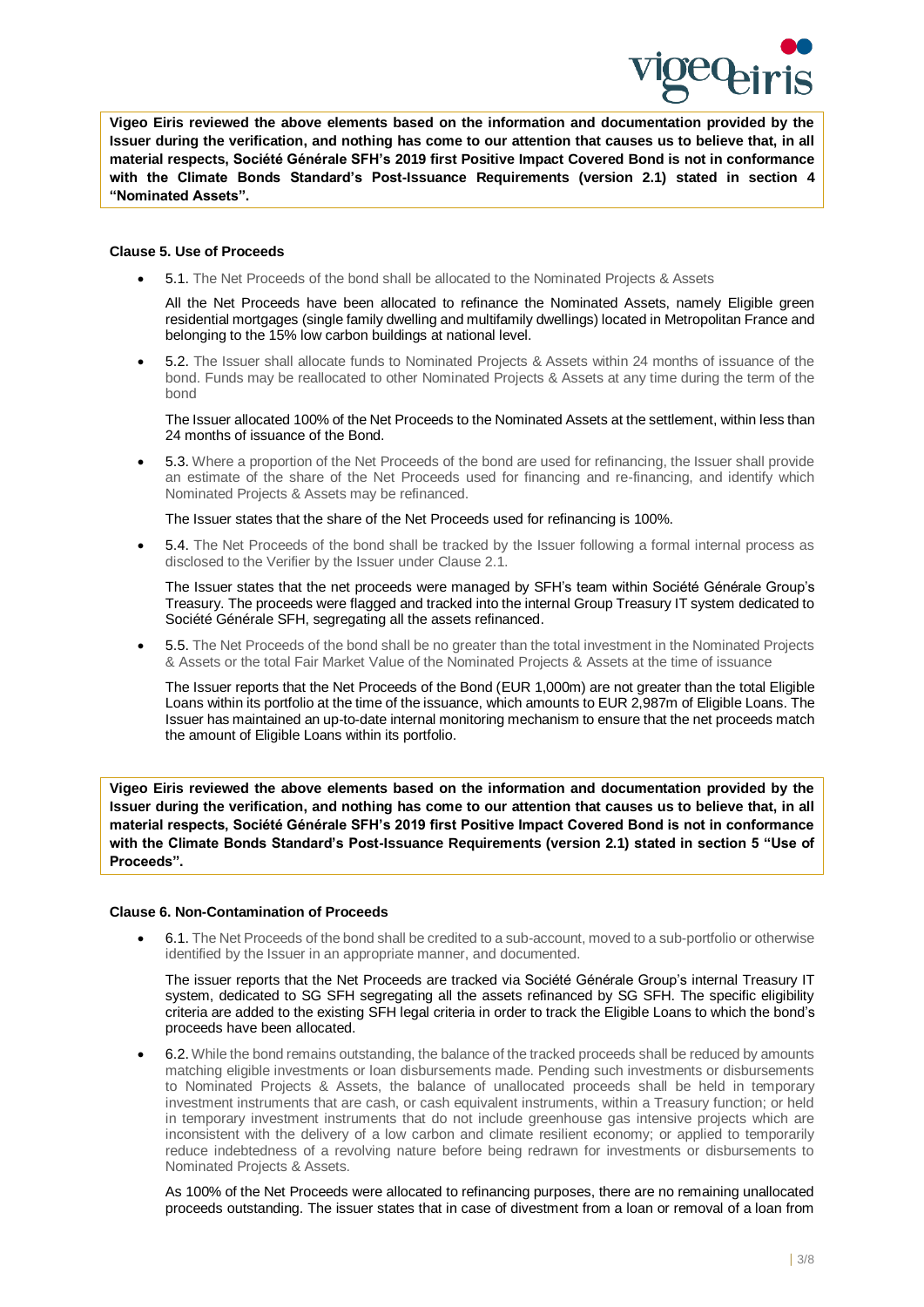

the pool of Eligible Loans, the equivalent amount of proceeds will be immediately reallocated to other Eligible Loans. Therefore, there are no temporary investments given the absence of unallocated proceeds.

• 6.3. In the case of a Force Majeure, the Issuer may apply to the Climate Bonds Standard Board for an extension to the asset allocation period. During the extension period the balance of unallocated proceeds shall be deemed to be conforming to Clause 5.2.

As full allocation was met at issuance, the Issuer does not require to apply for an extension of the asset allocation period.

**Vigeo Eiris reviewed the above elements based on the information and documentation provided by the Issuer during the verification, and nothing has come to our attention that causes us to believe that, in all material respects, Société Générale SFH's 2019 first Positive Impact Covered Bond is not in conformance with the Climate Bonds Standard's Post-Issuance Requirements (version 2.1) stated in section 6 "Non-Contamination of Proceeds".**

#### **Clause 7. Confidentiality**

• 7.1. Information about the Nominated Projects & Assets shall be provided to the Verifier and to the Climate Bonds Standard Board to support the assessment of conformance with the Climate Bonds Standard.

Information about the Nominated Assets has been provided to Vigeo Eiris, as a verifier, and includes the entire Eligible Loans portfolio. This document has only been provided to Vigeo Eiris and is not public due to confidentiality reasons. However, a report summarizing the allocation of proceeds, at portfolio level, is available online.

• 7.2. The Issuer should disclose information about the bond and the Nominated Projects & Assets to the market.

The Issuer has publicly disclosed information about the bond and the Nominated Assets, aggregated by type of dwellings on a portfolio basis, through Société Générale SFH's Positive Impact Covered Bond Reporting.

**Vigeo Eiris reviewed the above elements based on the information and documentation provided by the Issuer during the verification, and nothing has come to our attention that causes us to believe that, in all material respects, Société Générale SFH's 2019 first Positive Impact Covered Bond is not in conformance with the Climate Bonds Standard's Post-Issuance Requirements (version 2.1) stated in section 7 "Confidentiality".**

# **Clause 8. Reporting**

8.1. The Issuer shall provide to bond holders and to the Climate Bonds Standard Secretariat at least annually a report containing the list of Nominated Projects & Assets to which proceeds of the bond have been allocated (or reallocated). The report shall include a brief description of the projects and the amounts disbursed, as well as the expected impact of the Nominated Projects & Assets.

The Issuer published on its website a dedicated report on the Eligible Loans, including:

- The share of co-financing of the Bond regarding the whole portfolio (33.5% of total amount of Eligible Loans).
- o The total amount of allocated proceeds (EUR 1,000m).
- o The total share of allocated proceeds (100%).
- $\circ$  A brief description of Eligible Loans, at portfolio level, including the types of dwellings (single family and multi-family) and Estimated floor area (m2).
- o The breakdown of Eligible Loans by regions in France.
- o Environmental impacts of the Eligible Loans, at portfolio level, in particular:
	- **GHG** emissions avoidance
	- **Energy savings**
- $\circ$  Calculation methods and key underlying assumptions used for the calculation of avoided CO2 emissions and energy savings.

**Vigeo Eiris reviewed the above elements based on the information and documentation provided by the Issuer during the verification, and nothing has come to our attention that causes us to believe that, in all material respects, Société Générale SFH's 2019 first Positive Impact Covered Bond is not in conformance with the Climate Bonds Standard's Post-Issuance Requirements (version 2.1) stated in section 8 "Reporting".**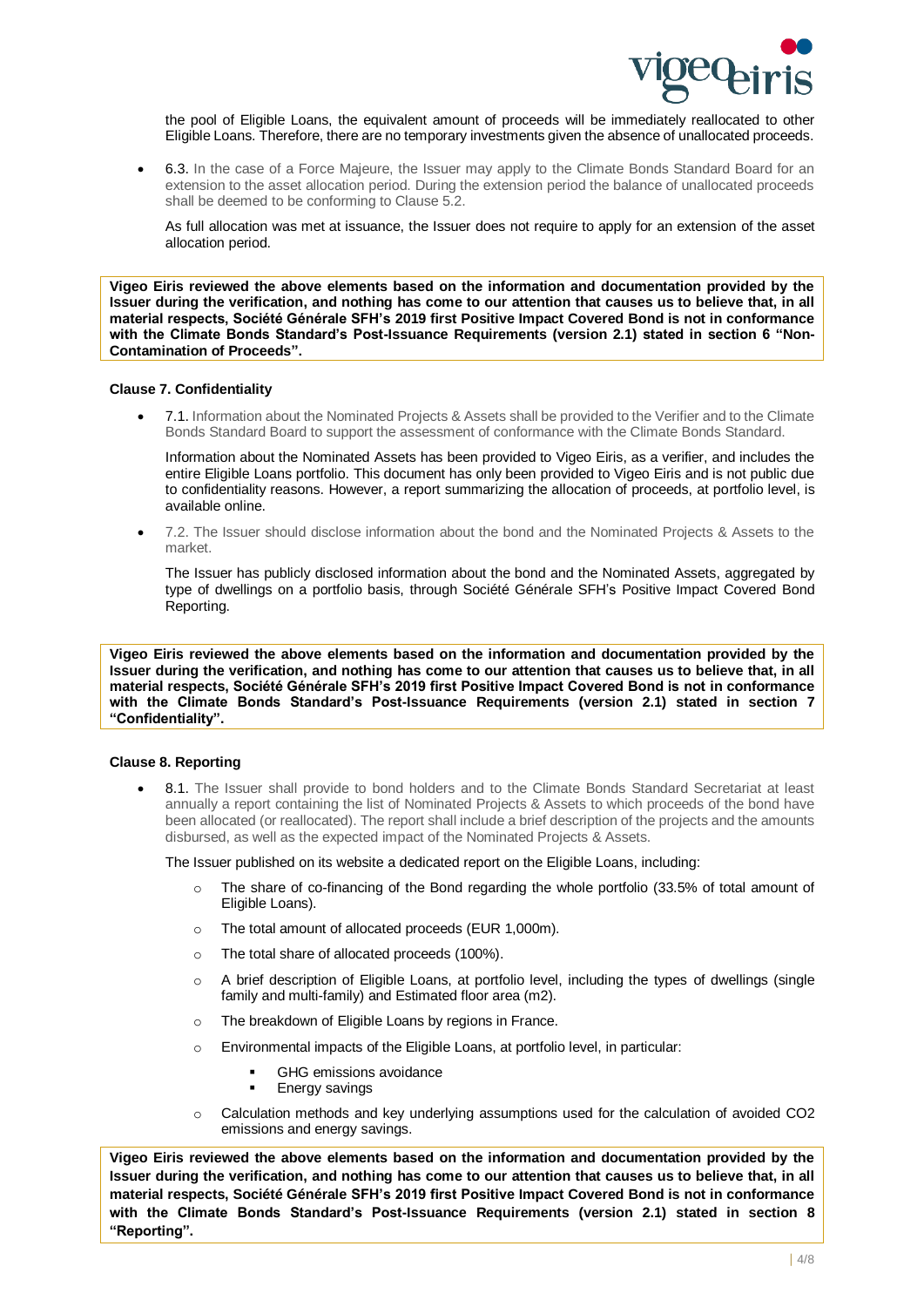

#### Part B. Eligible Projects & Assets

#### **Clause 9. Climate Bonds Taxonomy**

• 9.1. Nominated Projects & Assets, as identified by the Issuer under Clauses 1.3 and 4.2, shall fall into one or more of the investment areas contained in the latest version of the Climate Bonds Taxonomy (see Annex  $(A)$ .

Nominated Assets, as identified by the Issuer under Clauses 1.3 and 4.2, fall into one investment area contained in version 1.0. of the Climate Bonds Taxonomy, namely "Low Carbon Buildings".

**Vigeo Eiris reviewed the above elements based on the information and documentation provided by the Issuer during the verification, and nothing has come to our attention that causes us to believe that, in all material respects, Société Générale SFH's 2019 first Positive Impact Covered Bond is not in conformance with the Climate Bonds Standard's Post-Issuance Requirements (version 2.1) stated in section 9 "Climate Bonds Taxonomy".**

### **Clause 10. Technical Criteria (Low Carbon Buildings)**

• 10.1. Nominated Projects & Assets shall meet the specific eligibility criteria provided in the latest version of the relevant Sector Specific Criteria document.

The Nominated Assets meet the specific eligibility criteria provided in the relevant Sector-Specific Criteria document, namely "Low Carbon Buildings" Sector Eligibility Criteria of the Climate Bonds Standard Version 1.0.

• 10.2. Where the proceeds of a bond are allocated to Nominated Projects & Assets that are covered by more than one Sector-Specific Criteria, then each of the Nominated Projects & Assets shall meet the specific eligibility criteria provided in the Sector-Specific Criteria relevant to that Nominated Project & Asset.

The proceeds of the Bond were allocated to Nominated Assets covered only by one Sector-Specific Criteria (Low Carbon Buildings).

| <b>Investment</b><br>area      | <b>Sector-Specific Criteria</b>                                                                                                                                                                                                                                                                                                                                                                                                                                                                                                                                                                   | <b>Comments</b>                                                                                                                                                                                                                                                                                                                                                                                                          |
|--------------------------------|---------------------------------------------------------------------------------------------------------------------------------------------------------------------------------------------------------------------------------------------------------------------------------------------------------------------------------------------------------------------------------------------------------------------------------------------------------------------------------------------------------------------------------------------------------------------------------------------------|--------------------------------------------------------------------------------------------------------------------------------------------------------------------------------------------------------------------------------------------------------------------------------------------------------------------------------------------------------------------------------------------------------------------------|
| Low Carbon<br><b>Buildings</b> | Climate Bonds Initiative Low Carbon Buildings<br>Standard (Version 1.0)<br>1. Eligible activities:<br>1.1. Low carbon buildings shall be assets that<br>operate or will operate in one or more of the<br>following activities:<br>1.1.1. Commercial buildings (including offices,<br>hotels, retail buildings, public buildings,<br>educational buildings, healthcare buildings<br>etc.)<br>1.1.2. Residential buildings (private dwellings,<br>multifamily residential buildings)<br>1.1.3 Other types of buildings (data centres,<br>stations and related buildings for eligible<br>transport). | Based on the supporting elements and<br>explanations provided by the Issuer,<br>Nominated Assets operate in the<br>following activity:<br>Refinancing of eligible<br>green<br>$\bullet$<br>residential mortgages: reisidential<br>buildings (private dwellings and<br>multifamily residential buildings),<br>part of the Eligible activities under<br>Clause 1.1.2 of the Low Carbon<br>Buildings Standard (Version 1.0) |

**Vigeo Eiris reviewed the above elements based on the information and documentation provided by the Issuer during the verification, and nothing has come to our attention that causes us to believe that, in all material respects, Société Générale SFH's 2019 first Positive Impact Covered Bond is not in conformance with the Climate Bonds Standard's Post-Issuance Requirements (version 2.1) stated in section 10 "Technical Criteria".**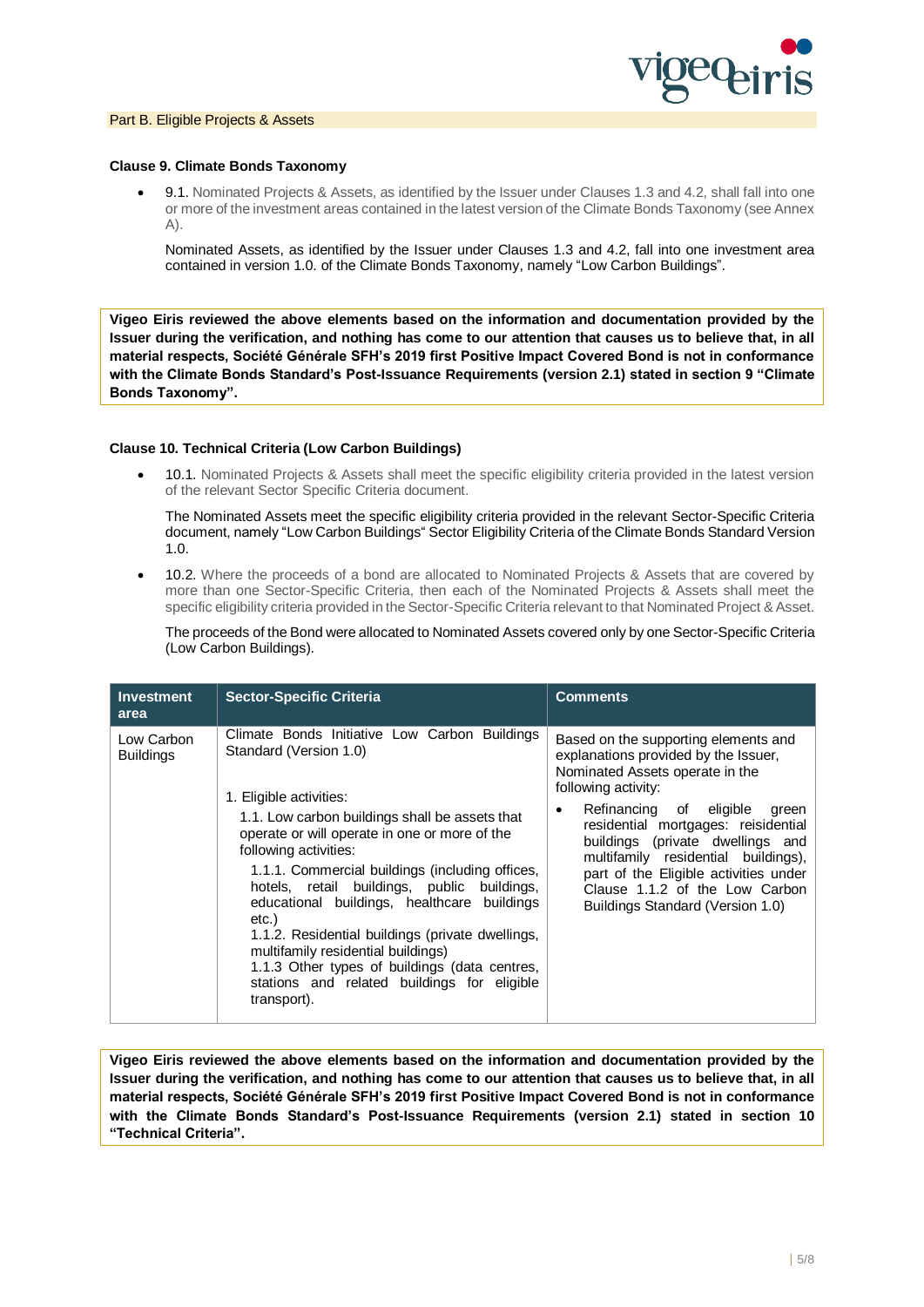

#### Part C: Requirements for Specific Bond Types

Bond Type is a "Use of Proceeds Bond".

#### **Clause 11. Project Holding**

• 11.1. The Issuer of the bond shall continue to hold Nominated Projects & Assets which have Fair Market Value at least equal to the original principal amount of the bond at the time of issuance.

The Net Proceeds of the Bond (EUR 1,000m) are not greater than the total Issuer's portfolio (EUR 2,987m).

o 11.1.1. Additional Nominated Project & Assets may be added to, or used to substitute or replenish, the portfolio of Nominated Project & Assets as long as the additional Nominated Project & Assets are eligible under Part B of the Climate Bonds Standard and the bond's environmental objective as set out in Clause 1.1.

No additional Nominated Assets have been added to the portfolio since the Pre-issuance verification by Vigeo Eiris. The issuer commits to select sufficient Eligible Loans to ensure that the Net Proceeds are greater than the total investment of the Issuer.

**Vigeo Eiris reviewed the above elements based on the information and documentation provided by the Issuer during the verification, and nothing has come to our attention that causes us to believe that, in all material respects, Société Générale SFH's 2019 first Positive Impact Covered Bond is not in conformance with the Climate Bonds Standard's Post-Issuance Requirements (version 2.1) stated in section 11 "Project Holding".**

#### **Clause 12. Settlement Period**

• 12.1. Issuers shall demonstrate that the Net Proceeds of the bond have been distributed to the Nominated Projects & Assets within 24 months of the issuance of the bond

The Issuer allocated 100% of the Net Proceeds to the Nominated Assets, within less than 24 months of issuance of the Bond.

• 12.2. Where full distribution of the Net Proceeds is not achieved within 24 months of the issuance of the bond, the Issuer shall demonstrate that: The surplus or undistributed funds have been invested in Eligible Projects & Assets not otherwise nominated for a specific Climate Bond or the Issuer has made temporary investments of surplus or undistributed funds in conformance with the provisions of Clause 6.

As 100% of the Net Proceeds of the Bond were allocated to refinancing purposes, there are no remaining unallocated proceeds.

**Vigeo Eiris reviewed the above elements based on the information and documentation provided by the Issuer during the verification, and nothing has come to our attention that causes us to believe that, in all material respects, Société Générale SFH's 2019 first Positive Impact Covered Bond is not in conformance with the Climate Bonds Standard's Post-Issuance Requirements (version 2.1) stated in section 12 "Settlement Period".**

#### **Clause 13. Earmarking**

• 13.1. The Issuer of the bond shall maintain the earmarking process to manage and account for funding to the Nominated Projects & Assets as disclosed under Clauses 2.1 and 2.1.3.

The Issuer reports that the Positive Impact Covered Bond Committee is in charge of the monitoring and earmarking of eligible mortgages. The monitoring and earmarking process will be performed on a bi-annual basis based on the outstanding amount of eligible mortgages.

**Vigeo Eiris reviewed the above elements based on the information and documentation provided by the Issuer during the verification, and nothing has come to our attention that causes us to believe that, in all material respects, Société Générale SFH's 2019 first Positive Impact Covered Bond is not in conformance with the Climate Bonds Standard's Post-Issuance Requirements (version 2.1) stated in section 13 "Earmarking".**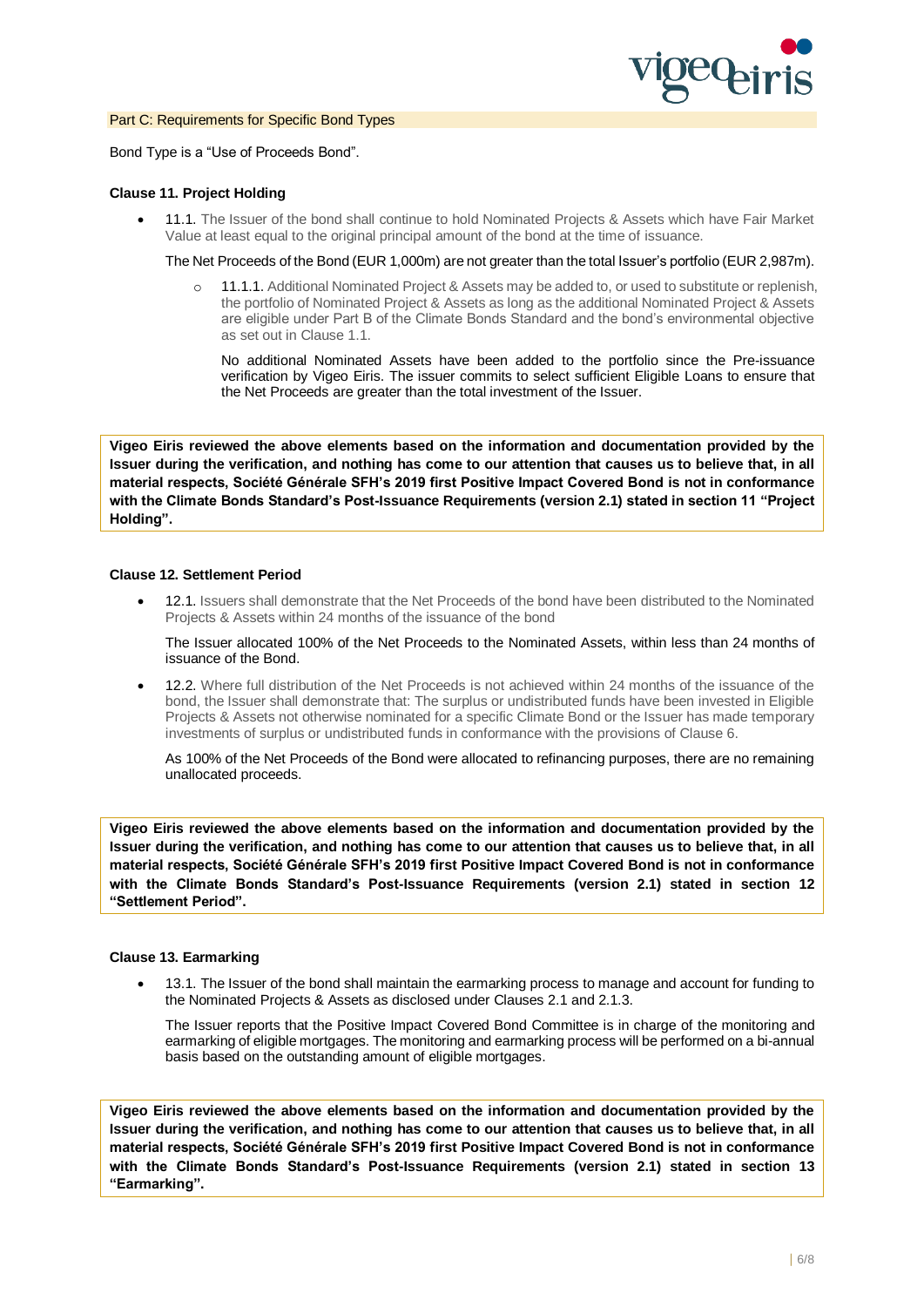

List of supporting elements provided by the Issuer:

- Supporting
	- o Société Générale SFH's Positive Impact Covered Bond Framework, June 2019
	- o Société Générale SFH's Positive Impact Covered Bond Reporting, May 2019
	- o Internal methodology for assets selection and impact measurement, June 2019
	- o Second Party Opinion provided by Vigeo Eiris, June 2019.